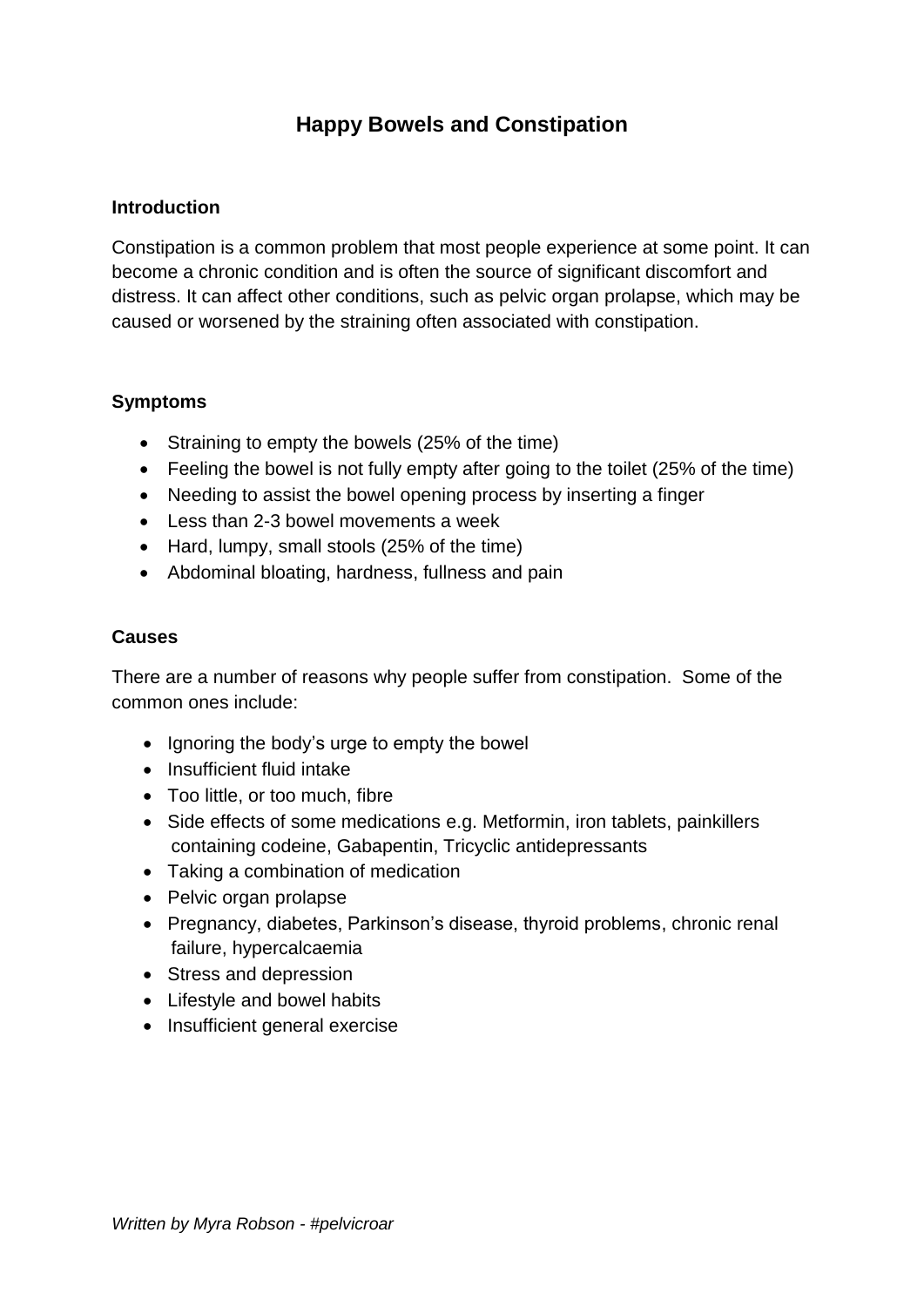- Aim for around 30g of fibre a day (an intake of  $18 30q$  is ideal) men need slightly more than women
- Drink  $1.5 2$  litres of fluid a day
- Eat regularly and avoid skipping breakfast
- Some people find that certain foods may help to keep their bowels moving regularly but there is no firm evidence. Try dried fruits, apples, apricots, blueberries, figs, peaches, asparagus, ripe bananas, berries, popcorn, cauliflower, parsnips, peppers, olives, cucumber, syrup of figs, prune juice, molasses, liquorice, chocolate, oats, coffee, spicy foods or golden linseeds (start with 1tsp and increase to 2tbsp as needed), for example
- Beans contain twice as much fibre as vegetable
- Prunes contain a natural laxative called Sorbitol
- Raw broccoli contains more fibre than cooked broccoli
- Nuts contain fibre especially almonds, pecans and walnuts
- Also, some foods may lead towards constipation try eliminating some of the following for 3-12 weeks and see if it makes any difference – dairy, gluten, corn, sugar, sweeteners, eggs, grains, unripe bananas, processed foods, alcohol, chocolate, red meat, Sharon fruit
- If you find that you have problems with excess wind try foods such as papaya, okra, dill, lemon balm, basil, fennel, live yoghurt and teas such as peppermint and chamomile. Eat slowly and regularly and chew well
- Cramps and IBS symptoms may be helped by fennel, okra, yams and barley
- Some nutritionists think that foods such as raw cabbage, carrots, apples, globe artichokes, kidney beans and live yoghurt can help with good gut health
- Diarrhoea may be helped by blackberries, dates and rice water
- Try taking a pre- or pro-biotic supplement, e.g. Yakult, for a month and continue if it helps – evidence on pro-biotics is inconclusive
- Fermented foods are reported by many as beneficial to good gut health again evidence is limited
- A hot drink may help to stimulate a bowel movement especially coffee!

# **Bowel routine**

- Aim for a regular time to open the bowels each day try mornings or about 20-30 minutes after eating or having a hot drink. If nothing happens, try again at the same time the next day – not everyone needs to open their bowels daily
- Give yourself time sometimes sitting on the toilet for ten minutes with a book will make a difference!
- Relax and breathe normally. Do not hold your breath as this will encourage you to strain